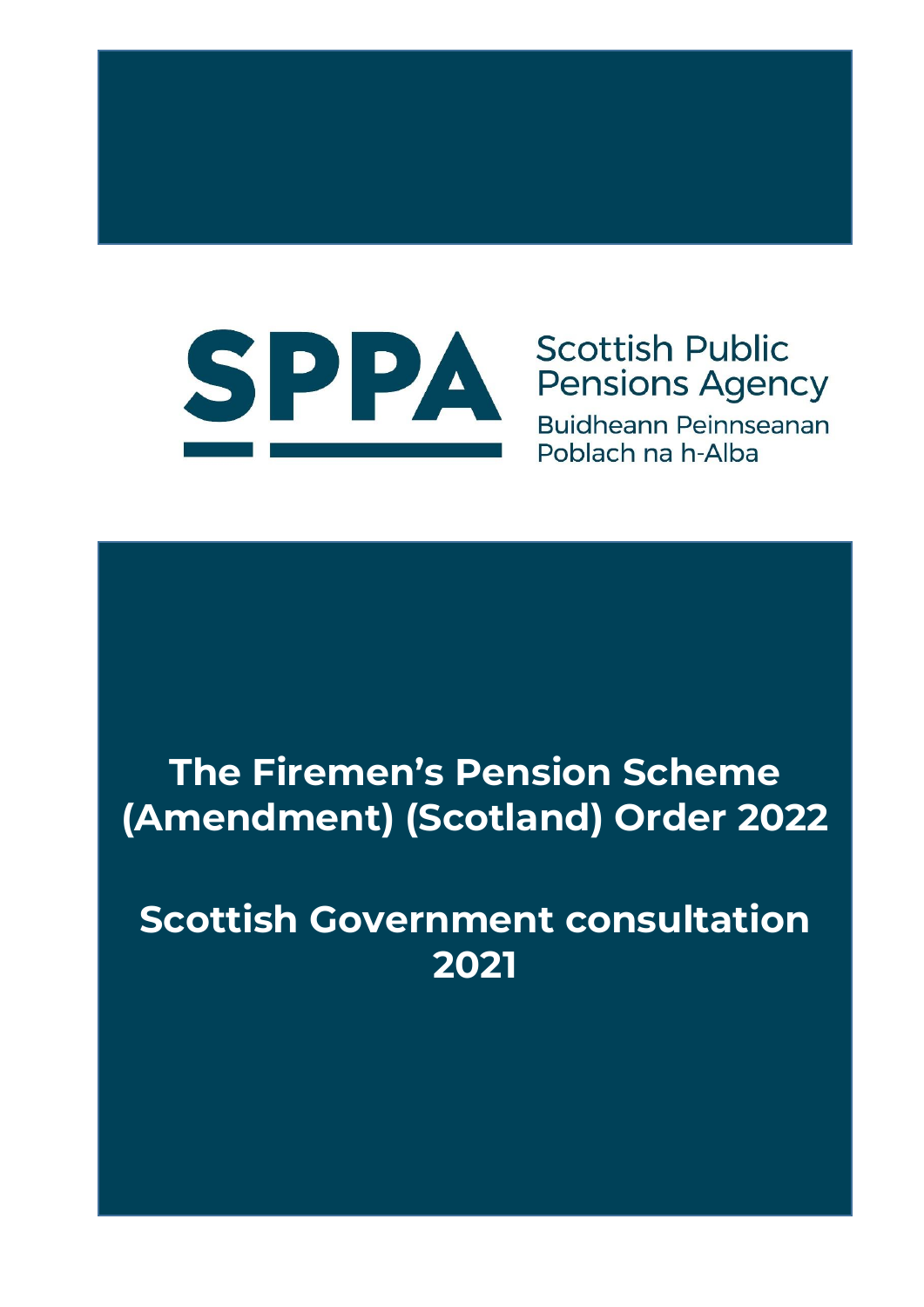

## **About This Consultation**

#### **Overview**

This consultation is seeking views on the draft regulations to amend the Firemen's Pension Scheme Order 1992. The amendments are related to commutation provisions.

#### **Duration of Consultation**

This consultation will run for a period of six weeks commencing on Friday 24 December 2021 and ending on Tuesday 1 February 2022

#### **How to respond**

Please use the consultation response form and once completed send to [sppapolicy@gov.scot](mailto:sppapolicy@gov.scot) before midnight on the closing date.

Alternatively, responses can be posted to:

Scottish Fire Pension Scheme Consultation SPPA Tweedside Park Tweedbank Galashiels TD1 3TE

#### **Further information**

If you are unable to access an electronic version of the document, please write to the above address and a paper copy will be provided.

#### **Data Protection Statement**

The Scottish Public Pensions Agency (SPPA) is an executive Agency of the Scottish Government and forms part of the legal entity of the Scottish Ministers (Framework Document).

This framework of statutory powers and responsibilities, as agreed with the Scottish Ministers, enables SPPA to undertake the role of data controller for the processing of personal data which is provided as part of your response to the consultation. Any response you send us will be seen in full by SPPA staff dealing with the issues which this consultation is about or planning future consultations.

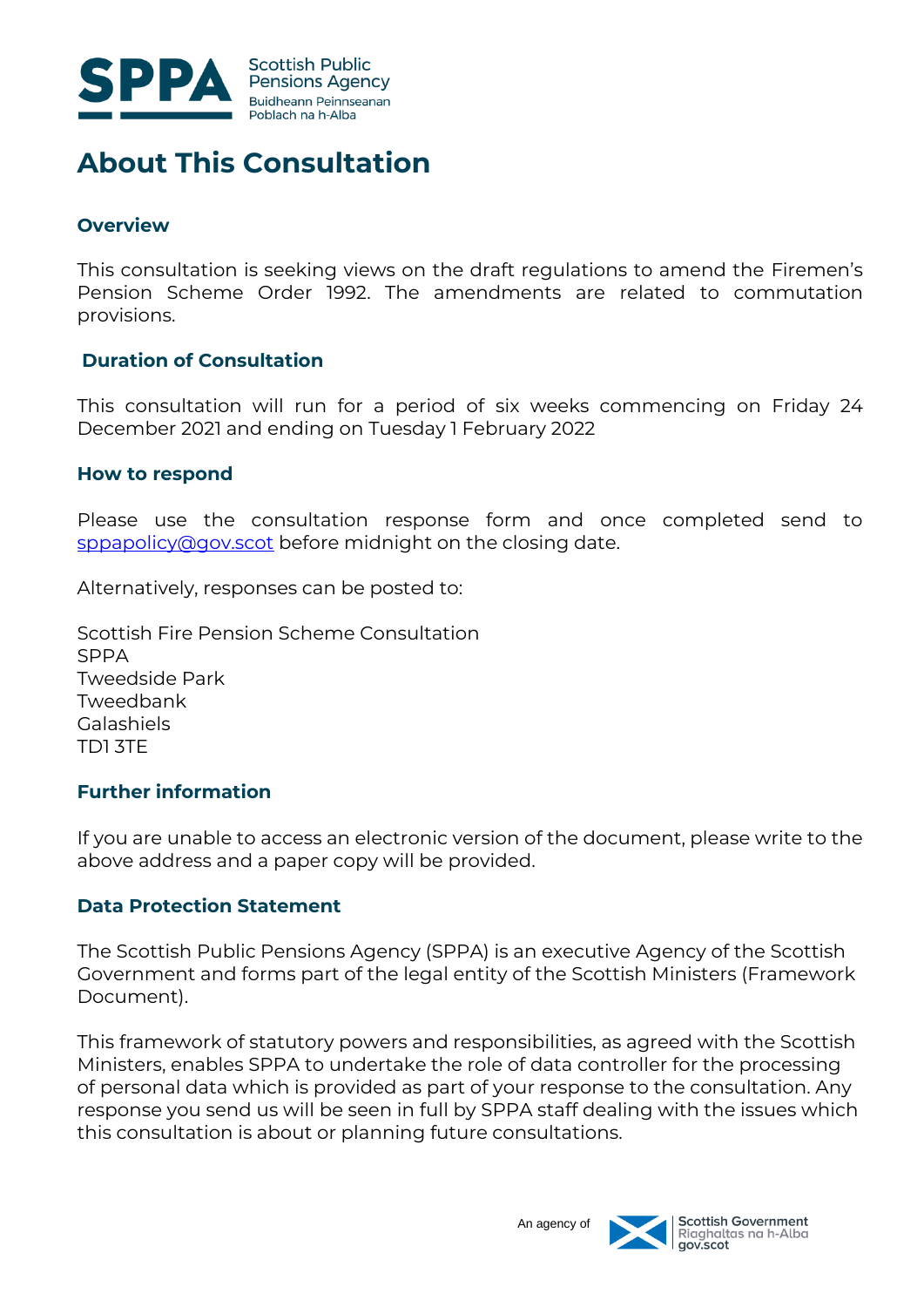

The process allows informed decisions to be made about how SPPA exercises its public function.

Where SPPA undertakes further analysis of consultation responses then this work may be commissioned to be carried out by an accredited third party (e.g. a research organisation or a consultancy company). Any such work will only be undertaken under contract. SPPA use Scottish Government standard terms and conditions for such contracts which set out strict requirements for the processing and safekeeping of personal data.

In order to show that the consultation was carried out properly, the SPPA intends to publish a summary of the responses to this document. We may also publish responses in full. Normally, the name and address (or part of the address) of the person or organisation who sent the response are published with the response.

If you do not want your name or address published, please tell us this in writing when you send your response. We will then redact them before publishing.

You should also be aware of our responsibilities under Freedom of Information legislation.

If your details are published as part of the consultation response then these published reports will be retained indefinitely. Any of your data held otherwise by SPPA will be kept for no more than three years.

Under the data protection legislation, you have the right:

- to be informed of the personal data held about you and to access it
- to require us to rectify inaccuracies in that data
- to (in certain circumstances) object to or restrict processing
- for (in certain circumstances) your data to be 'erased'
- to (in certain circumstances) data portability
- to lodge a complaint with the Information Commissioner's Office (ICO) who is the independent regulator for data protection.

For further details about the information the SPPA holds and its use, or if you want to

exercise your rights under the GDPR, please refer to our Privacy Policy in the first instance or contact:

Agency Data Protection Officer Scottish Public Pensions Agency 7 Tweedside Park Tweedbank GALASHIELS TD1 3TE

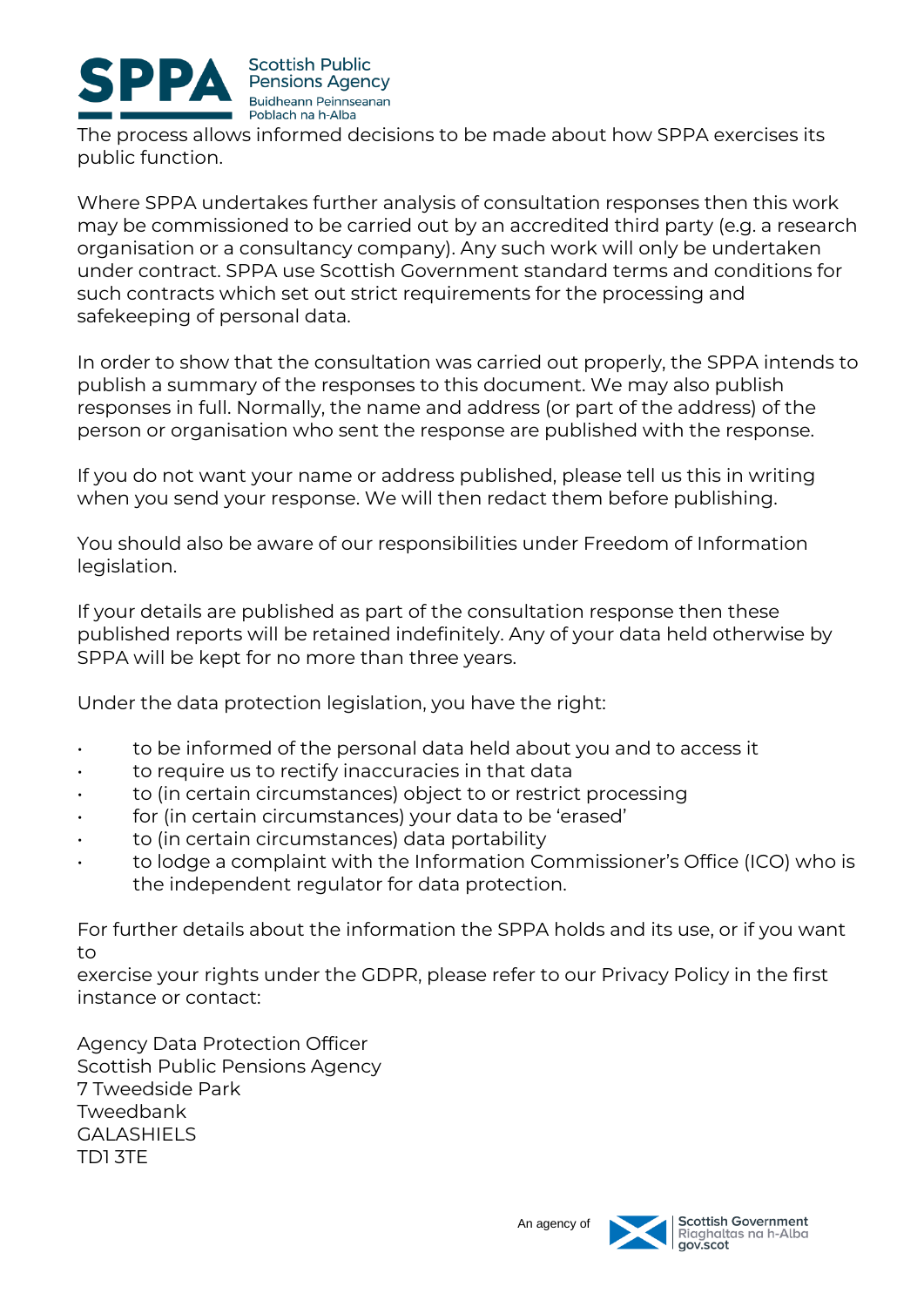

Website: https://pensions.gov.scot/

The contact details for the Information

Commissioner's Office are: Wycliffe House Water Lane Wilmslow Cheshire SK9 5AF

Tel: 01625 545 745 or 0303 123 1113

Website: [https://ico.org.uk](https://ico.org.uk/)



| Scottish Government<br>| Riaghaltas na h-Alba<br>| gov.scot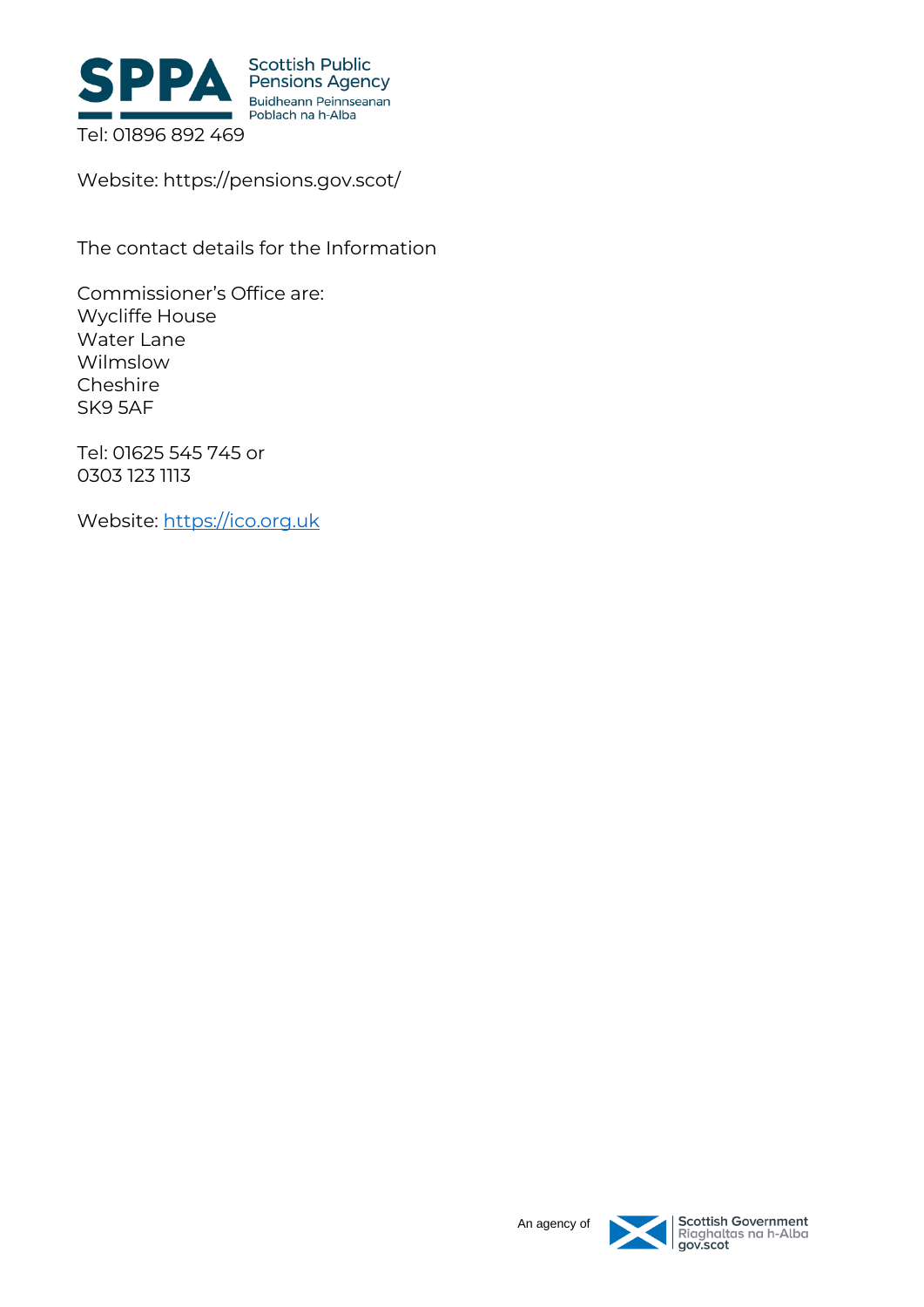

## Contents

<span id="page-4-0"></span>

Scottish Government<br>Riaghaltas na h-Alba<br>gov.scot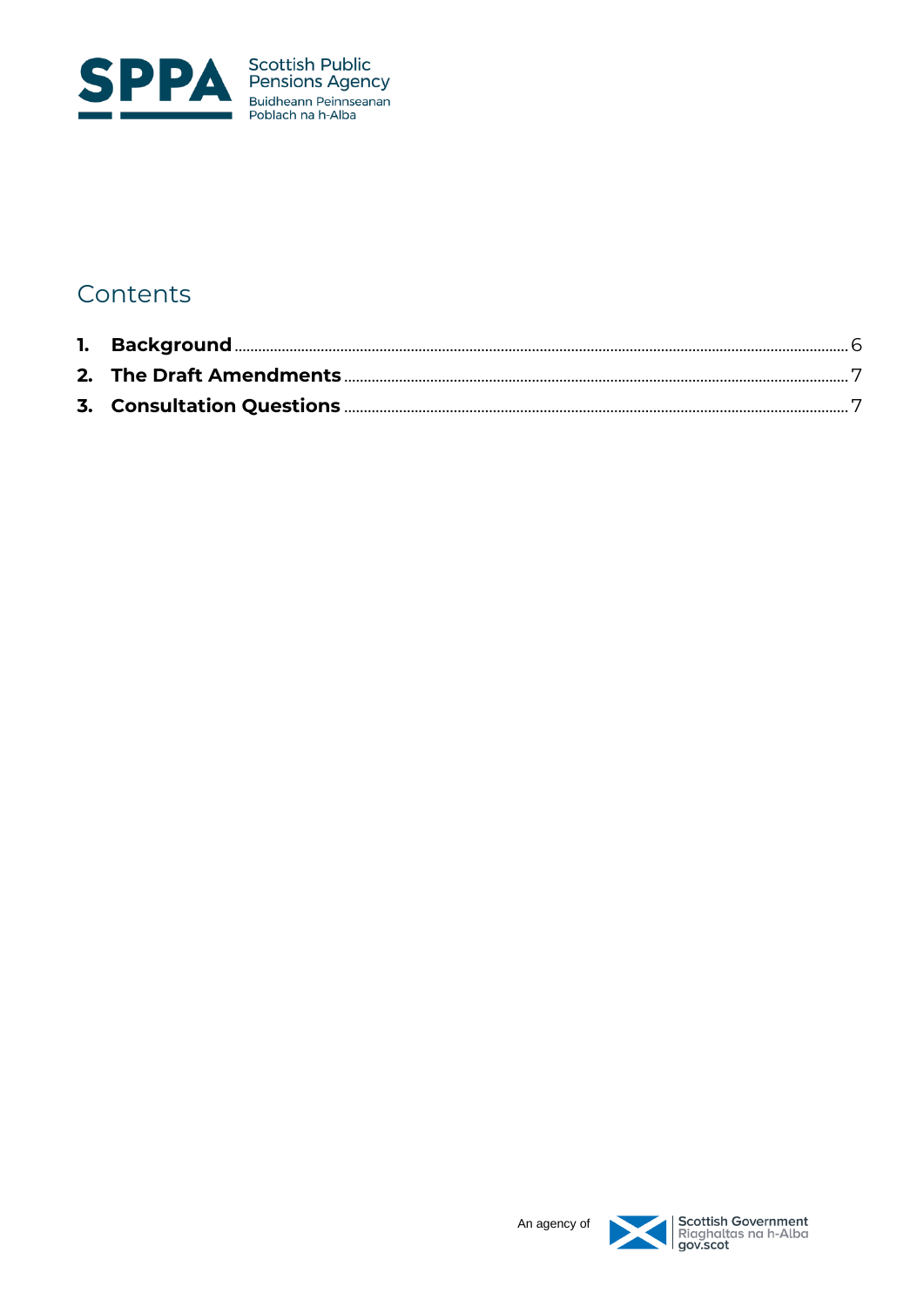

### **1. Background**

1.1. Under the Public Service Pensions Act 2013, Scottish Ministers are required to consult with representatives of such persons as appear to the Scottish Ministers likely to be affected by the changes being proposed by these amendment regulations.

1.2 Following discussion in the Police Scheme Advisory Board regarding aspects of commutation in the equivalent legacy police scheme, and having reached a position on same, Scottish Ministers are of the view that similar consideration should be given to the equivalent firefighters' provisions in the 1992 scheme and are now consulting on proposals that impact on the existing provisions in the scheme regulations.

#### **Commutation Cap**

1.3 Currently under regulation B7, members who have reached their voluntary retirement age) or have accrued at least 30 years' service may commute up to one quarter of their pension for a lump sum. In all other circumstances, the amount that a member may commute is limited under rule B7 (5) and may not exceed 2.25 times the amount of pension.

1.4 A member may retire if they are aged 50 or over and have 25 or more years' service. However, as the commutation limit is likely to apply in these circumstances, should they commute the pension the lump sum is restricted.

1.5 The proposed amendments remove the limit on the amount of pension that may be commuted for a lump sum to be increased up to a quarter of the pension.

1.6 As the proposal will remove a possible disincentive for members to choose to retire before achieving maximum service, it is expected that this change will have some implications for workforce planning.

1.7 Scottish Ministers recognise that the timing of the introduction of the change, which coincides with [scheme reform required to implement the 2015](https://pensions.gov.scot/sites/default/files/2021-11/The%202015%20Remedy%20-%20Amendments%20to%20the%20Scottish%20Firefighters%E2%80%99%20pension%20schemes%202022%20%E2%80%93%20Consultation%20Document.pdf)  [Remedy](https://pensions.gov.scot/sites/default/files/2021-11/The%202015%20Remedy%20-%20Amendments%20to%20the%20Scottish%20Firefighters%E2%80%99%20pension%20schemes%202022%20%E2%80%93%20Consultation%20Document.pdf) may have implications for the fire and rescue service, in particular around retirement patterns.

1.8 As a result, Scottish Ministers are explicitly seeking views on an appropriate implementation date for removal of the commutation cap.

#### **Commutation Underpin**

1.9. The Government Actuary's Department (GAD) provide the actuarially-neutral factors which are used in the calculation of lump sums. Up until 2012, factors for lump sums in the Scottish Firefighters' Pension Scheme were calculated using data solely



An agency of